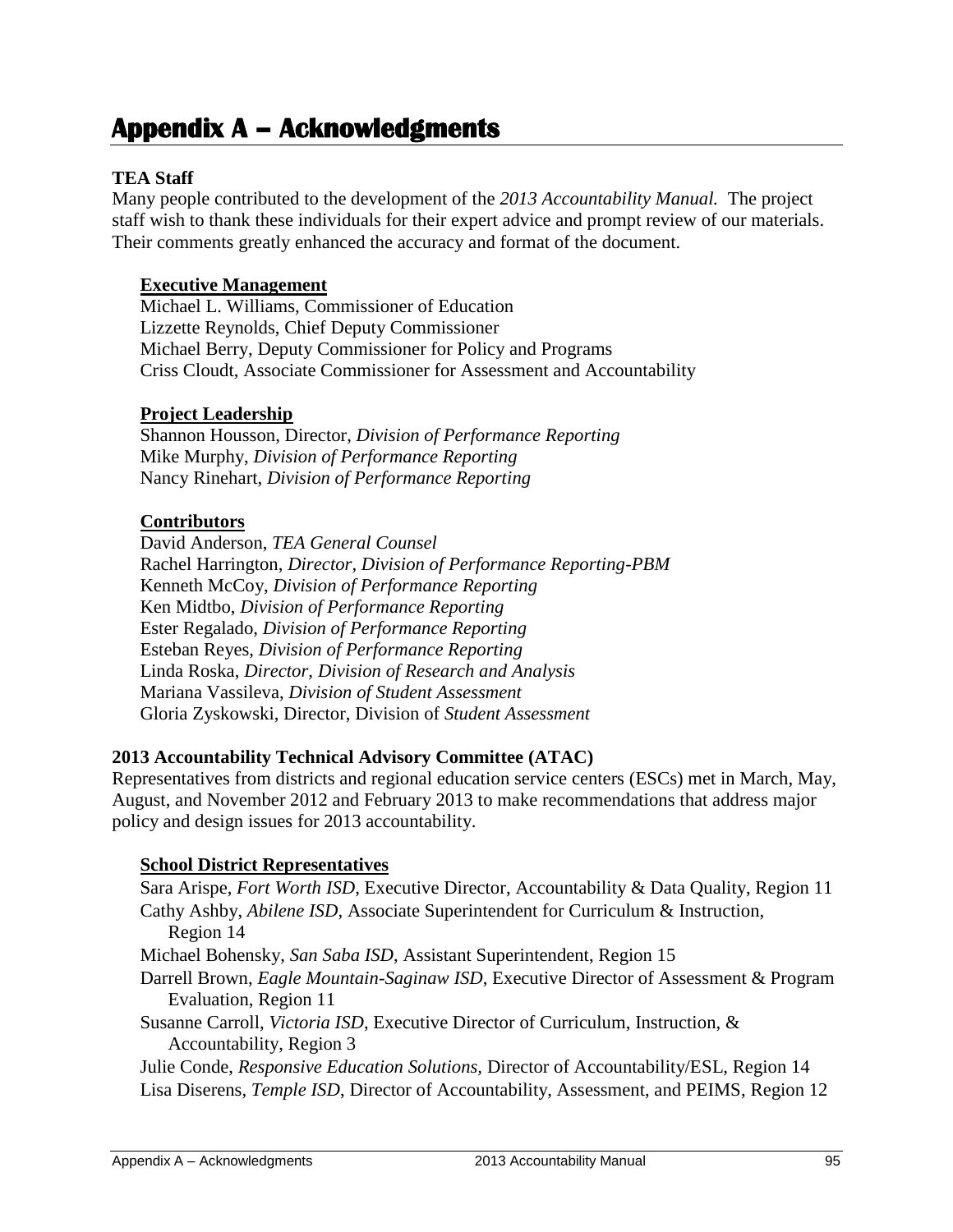Beth Anne Dunavant, *Pittsburg ISD*, Assistant Superintendent, Region 8

Keith Haffey, *Spring Branch ISD*, Executive Director, Accountability & Research, Region 4

Lucy Larrison, *Bryan ISD*, Assistant Superintendent, Curriculum, Instruction, & Assessment, Region 6

Kelly Legg, *Dumas ISD*, Assistant Superintendent for Instruction, Region 16

Emily Lorenz, *Gregory-Portland ISD*, Director of Curriculum and Testing, Region 2

Rebecca McCoy, *Georgetown ISD*, Director of Assessment, Accountability & Testing, Region 13

Brian Moore, *Lamar CISD*, Director of Research & Accountability, Region 4

Lelah Moseley, *Seguin ISD*, Director of State and Federal Accountability, Region 13

- Elvia Noriega, *Richardson ISD*, Executive Director, Accountability & Continuous Improvement, Region 10
- Karen Raney, *Tyler ISD*, Director of Assessment and Accountability, Region 7
- Francisco Rivera, *La Joya ISD*, Executive Director for Curriculum and Evaluation, Region 1
- Sue Thompson, *Ysleta ISD*, Director of Assessment, Research, Evaluation, & Accountability, Region 19

Sherrie Thornhill, *Silsbee ISD*, Curriculum Director, Region 5

- Theresa Urrabazo, *San Antonio ISD*, Senior Director, Accountability, Research, Evaluation and Testing, Region 20
- Janet Wallace, *Midland Academy Charters*, Principal, Region 18

Dharshana Weerasinghe, *Plano ISD*, Director of Assessment and Accountability, Region 10

Arlene Williams, *Southwest ISD*, Assistant Superintendent of Curriculum & Instruction, Region 20

# **ESC Representatives**

Ty Duncan, *Region 17 ESC*, Senior Specialist, Accountability & Compliance Services Wes Pierce, *Region 9 ESC*, Deputy Executive Director, Division of Instructional Services & Strategic Planning

Kelly Solis, *Region 1 ESC*, Director of Special Education

# **2013 Accountability Policy Advisory Committee (APAC)**

Representatives from legislative offices, school districts, and the business community were invited to participate in resolving issues critical to the accountability system. The APAC met in March and November 2012 and March 2013 to review the recommendations made by the ATAC. The APAC either endorsed the ATAC's proposals or recommended alternative proposals which were forwarded to the commissioner.

# **Legislative Staff**

Julie Linn, Governor's Advisor, Office of Governor Perry Caasi Lamb, Education Policy Analyst, *Office of the Lieutenant Governor* Jennifer Schiess, Public Education Team Manager, *Legislative Budget Board* Andrea Sheridan, Senior Education Advisor, *Office of the Speaker of the House* Marian Wallace, Committee Director, *Senate Education Committee* Jenna Watts, Policy Director*, House Public Education Committee*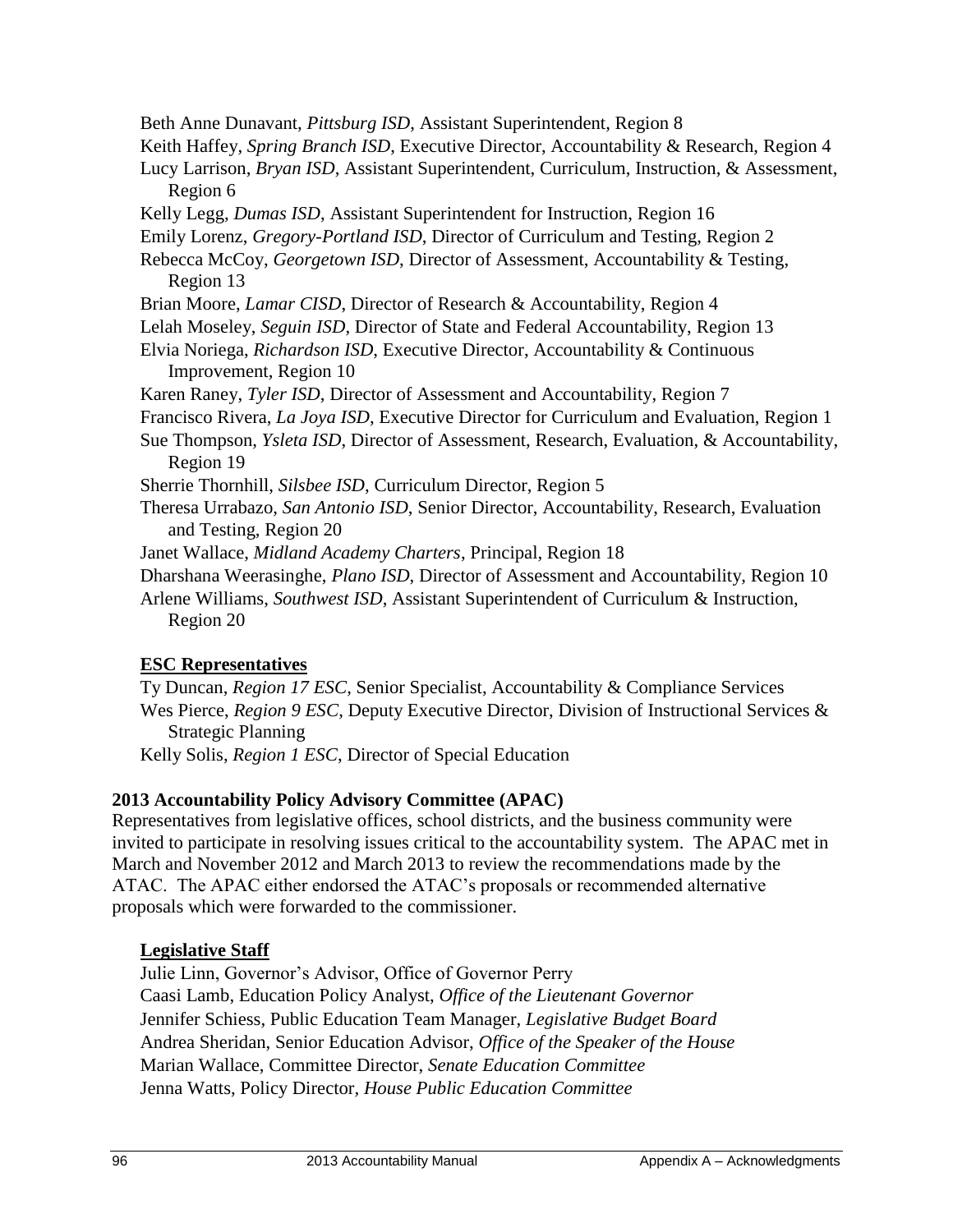### **School District & Charter / ESC / Education Organization Representatives**

Keith Bryant, Superintendent, *Bullard ISD (Community Schools / Mid-Size Schools)* HD Chambers, Superintendent, *Alief ISD (Suburban / Mid Urban Schools)* Jesus Chavez, Superintendent, *Round Rock ISD (TASA)* Gene Sheets, Superintendent, *Muleshoe ISD (Rural Schools)* Linda Mora, Deputy Superintendent – Curriculum and Instruction, *Northside ISD (TSA)* Michael Sorum, Chief Academic Officer, *Fort Worth ISD (UCC)* Aaron Smith, Director of Knowledge Management, *Yes Prep Public Schools (TCSA)* Chuck Cook, CEO, *Responsive Education Solutions (TCSA)* Ramiro Guerra, Principal, *Edinburg ISD (TASSP)* Sharon Wright, Principal/State President, *Plainview ISD/TEPSA (TEPSA)* Jeri Stone, Executive Director, *Texas Classroom Teachers Association (TCTA)* Tara Moreland, Teacher, *Amarillo ISD (TFT)* Frances Smith, Teacher*, Cypress-Fairbanks ISD (TSTA)* Missy Bender, Board President, *Plano ISD (TASB)* Deann Lee, Federal Program Director, *Paris ISD (ATPE)* Elizabeth Abernethy, Executive Director, *Region 7 ESC (ESC Directors)* Ed Vara, Deputy Director for Academic Services, *Region 13 ESC (ESC Core Group)*

### **Business / Other Representatives**

Rayyan Amine, Assistant Professor, *University of Houston (Commissioner of Education)* Gene Austin, CEO, *Convio, Inc.(Texas Institute for Education Reform)* Bill Hammond, President & CEO, *Texas Association of Business (TAB)* Sandy Kress, Partner, *Akin, Gump, Strauss, Hauer, and Feld* Cherry Kugle, Education Policy Consultant, *Raise Your Hand Texas (RYHT)* Cathy Mincberg, President and CEO, *The Center for Reform of School Systems (CRSS)* Douglas Palmer, Dean TAMU College of Education, *TAMU (THECB)* Chuck Young, Co-Founder & CEO, *Tutors with Computers, LLC (Texas Business Leadership Council)*

### **2012 Academic Achievement Distinction Designations Committee (AADDC)**

Professionals, content experts, educators, and community leaders appointed by the Offices of the Governor, Lieutenant Governor, and Speaker of the House of Representatives met in April, June, and October 2012 to make recommendations for the new AADD system.

### **Nominated by Office of the Governor**

Karen Harris, Medicine for the Heart Ministries, Inc. Robert Kruckemeyer, Attorney at Law Joyce Taylor, COH- E.B. Cape Center Corporate University

### **Nominated by Office of the Lieutenant Governor**

Glenn Hambrick, Carthage ISD Susan Lewis, Northside ISD Duncan Klussmann, Spring Branch ISD